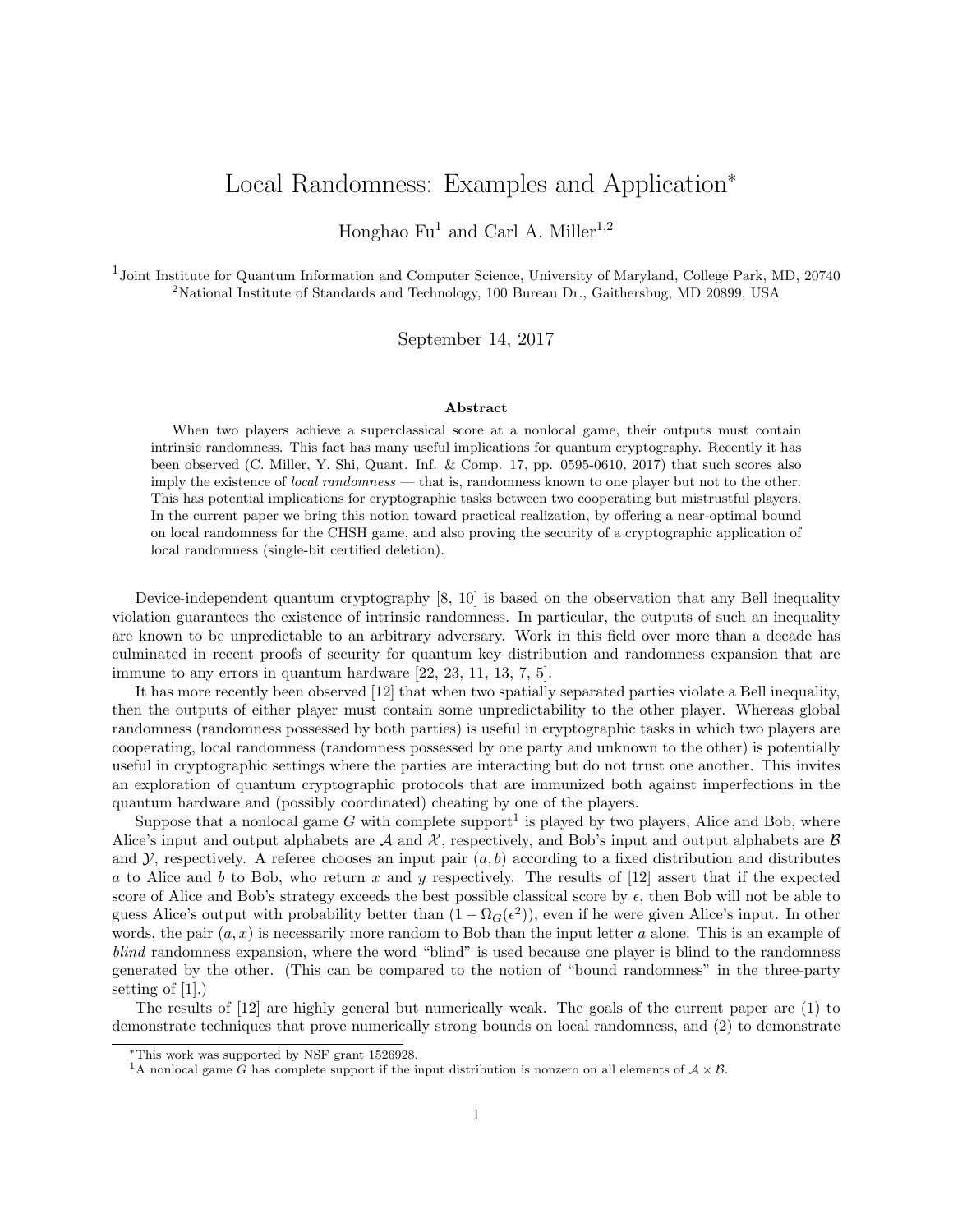the power of local randomness by proving security for a specific application (one-shot certified deletion). Our study is focused on two example games, the CHSH game and the Magic Square game.

Sections 1–3 review some necessary background and then outline the Navascues-Pironio-Acin (NPA) hierarchy [14], which has been previously used to prove lower bounds on global randomness [15]. The key difference in the case of local randomness is that we must bound the behavior of a party (Bob) who is making two sequential measurements on a single system, rather than a single measurements on two separated systems as in the case of global randomness. Fortunately, the NPA hierarchy can be adapted to handle sequential measurements, as observed in  $[6, 16]$ . Using such an adapted approach, we compute a function F such that any superclassical score of s at the CHSH game guarantees that Bob cannot recover Alice's output with probability greater than  $F(s)$ . The function F that we obtain is shown to be optimal within a margin of 0.02. (See Figure 1).

A downside of the CHSH game is that, even when a perfectly optimal strategy is used by Alice and Bob, Bob still has approximately an 85% chance of guessing Alice's output bit. For some cryptographic purposes it is more useful for the player to have a bit that approximates a perfect coin flip. In Section 4 we study the Magic Square game. This game is large enough that is computationally difficult to apply the methods from Sections 2–3, and so instead we apply the notion of quantum *rigidity*, which asserts that certain nonlocal games have unique winning strategies. It was recently shown that the Magic Square game [25] is rigid. We build off of the proof in [25] to show that in any strategy for Magic Square which achieves an expected score of  $1 - \epsilon$ , Alice obtains a bit that Bob cannot guess with probability greater than  $1/2 + O(\sqrt{\epsilon})$ . (See Corollary 3.)

Lastly, in Section 5 we provide an initial application of device-independent local randomness by showing that it enables single-bit certified deletion. In this cryptographic problem, Bob possesses an encrypted bit  $\boxed{m}$  which could be read with a key, k, possessed only by Alice, and the goal is for Alice and Bob to interact through classical communication only so that Bob can certifiably delete his copy of  $\lfloor m \rfloor$ . The resulting deleted state must be unreadable even if Bob were to later learn k. We prove that any multi-use device that performs well at the Magic Square game can be used for certified deletion. A formal statement is given in Theorem 4. Roughly, the probability that Bob can recover the bit  $m$  after deletion is shown to be no more than  $\frac{1}{2} + O(\sqrt{\epsilon})$ , where  $\epsilon$  denotes the average probability that the device loses the Magic Square game, and  $\frac{1}{2} + O(\sqrt{\epsilon})$ , where  $\epsilon$  denotes the average probability that the device loses the Magic Square game, the probability that Bob can recover m before deletion is  $1 - O(\epsilon)$ .

Our result can be compared to other cryptographic tasks for mistrustful parties in the device-independent setting. Coin-flipping and bit commitment have been proven in the device-independent setting [19, 4, 3] with constant (rather than vanishing) bias. Also, strong cryptographic primitives have been proven under additional assumptions such as limited quantum storage [9, 18, 17] and relativistic assumptions [2]. Exploring the upper limits of device-independence in the mistrustful setting appears to be an interesting open problem.

## 1 Preliminaries

In this section, we introduce the concepts that formally define nonlocal games and related notations used through out this paper, starting with the definition of a 2-player correlation.

Our notation follows [12]. A 2-player *(input-output)* correlation is a vector  $(P(xy|ab))$  of nonnegative reals, indexed by  $a, b, x, y \in A \times B \times X \times Y$ , satisfying  $\sum_{xy} P(xy|ab) = 1$  for all pairs  $(a, b)$ . We denote by A the set of all inputs to Alice and by B the set of all inputs to Bob. The output sets are denoted by  $\mathcal X$  and  $\mathcal Y$  for Alice and Bob, respectively. The correlation should satisfy the no-signaling condition, which is that the quantities

$$
P(x|a) := \sum_{y} P(xy|ab), \qquad P(y|b) := \sum_{x} P(xy|ab) \tag{1}
$$

are independent of b and a, respectively.

A 2-player game is a pair  $(q, H)$  where

$$
q: \mathcal{A} \times \mathcal{B} \to [0, 1] \tag{2}
$$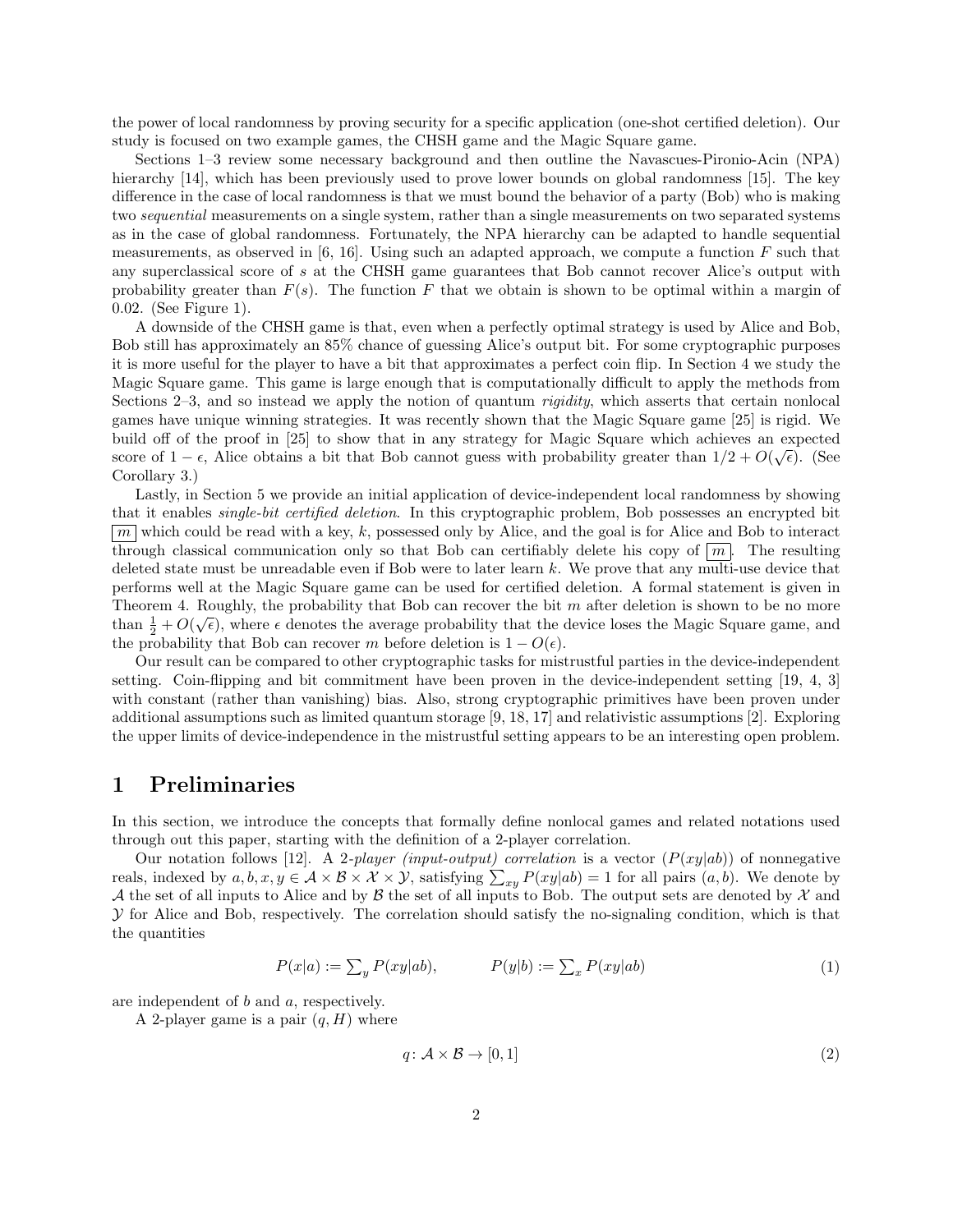is a probability distribution and

$$
H: \mathcal{A} \times \mathcal{B} \times \mathcal{X} \times \mathcal{Y} \to [0, 1]
$$
\n<sup>(3)</sup>

is a function. If  $q(a, b) \neq 0$  for all  $a \in \mathcal{A}$  and  $b \in \mathcal{B}$ , the game is said to have a *complete support*. The expected score associated to such a game for a 2-player correlation  $(P(xy|ab))$  is

$$
\sum_{a,b,x,y} q(a,b)H(a,b,x,y)P(xy|ab).
$$
 (4)

We extend the notation by writing  $q(a) = \sum_b q(a, b), q(b) = \sum_a q(a, b).$ 

A 2-player strategy is a 5-tuple

$$
\Gamma = (D, E, \{\{A_{ax}\}_x\}_a, \{\{B_{by}\}_y\}_b, \Psi)
$$
\n(5)

such that  $D, E$  are finite dimensional Hilbert spaces,  $\{\{A_{ax}\}_x\}_a$  is a family of X-valued positive operator valued measures (POVMs) on D (indexed by  $\mathcal{A}$ ),  $\{\{B_{by}\}_y\}_b$  is a family of  $\mathcal{Y}$ -valued positive operator valued measures on E, and  $\Psi$  is a density operator on  $D \otimes E$ . In this paper, we assume without loss of generality that  $\Psi$  is pure, written as  $\Psi = |\psi\rangle \langle \psi|$ , and that the operators  $A_{ax}$  and  $B_{bu}$  are all projectors. We say that the strategy Γ achieves the 2-player correlation  $(P(xy|ab))$  if  $P(xy|ab) = \text{Tr}[\Psi(A_{ax} \otimes B_{by})]$  for all a, b, x, y.

#### 2 Navascues-Pironio-Acin hierarchy

The Navascues-Pironio-Acin hierarchy, or NPA hierarchy, was introduced to characterize quantum correlations. We briefly sketch the idea behind the hierarchy and refer the reader to [14] for the formal treatment. The NPA hierarchy is an infinite series of conditions which must be satisfied by any quantum correlation.

In the measurement scenario, we assume Alice and Bob share state  $|\psi\rangle$  and will apply some measurements determined by the inputs. For compatibility with [14], we use a different notation in this section and assume that each output letter is associated to a unique input letter — i.e., each output letter  $x \in \mathcal{X}$  is uniquely associated to a single input  $A(x)$ . If Alice is given input a, then her only valid outputs are those for which  $A(x) = a$ .

A behavior P in this measurement scenario is a set of nonnegative values  $P = \{P(x, y) : x \in \mathcal{X}, y \in \mathcal{Y}\}\$ such that  $\sum_{x \in A^{-1}(a), y \in B^{-1}(b)} P(x, y) = 1$  for any  $a \in A, b \in \mathcal{B}$ . (This is essentially the same as a correlation, but more simply expressed.) The definition of a quantum behavior is as follows.

**Definition 1.** A behavior P is a quantum behavior if there exists a pure state  $|\psi\rangle$  in a Hilbert space H, a set of measurement operators  $\{E_x : x \in \mathcal{X}\}\$  for Alice, and a set of measurement operators  $\{E_y : y \in \mathcal{Y}\}\$ for Bob, such that  $\forall x \in \mathcal{X}$  and  $\forall y \in \mathcal{Y}$ 

$$
P(x,y) = \langle \psi | E_x E_y | \psi \rangle,\tag{6}
$$

with the measurement operators E satisfying

- 1.  $E_x^{\dagger} = E_x$  and  $E_y^{\dagger} = E_y$ ,
- 2.  $E_x E_{\bar{x}} = \delta_{x\bar{x}} E_x$  if  $A(x) = A(\bar{x})$  and  $E_y E_{\bar{y}} = \delta_{y\bar{y}} E_y$  if  $B(y) = B(\bar{y})$ ,
- 3.  $\sum_{x \in A^{-1}(a)} E_x = \mathbb{I}$  and  $\sum_{y \in B^{-1}(b)} E_y = \mathbb{I}$  for all a, and
- 4.  $[E_x, E_y] = 0.$

The set of all the quantum behaviors is denoted by Q.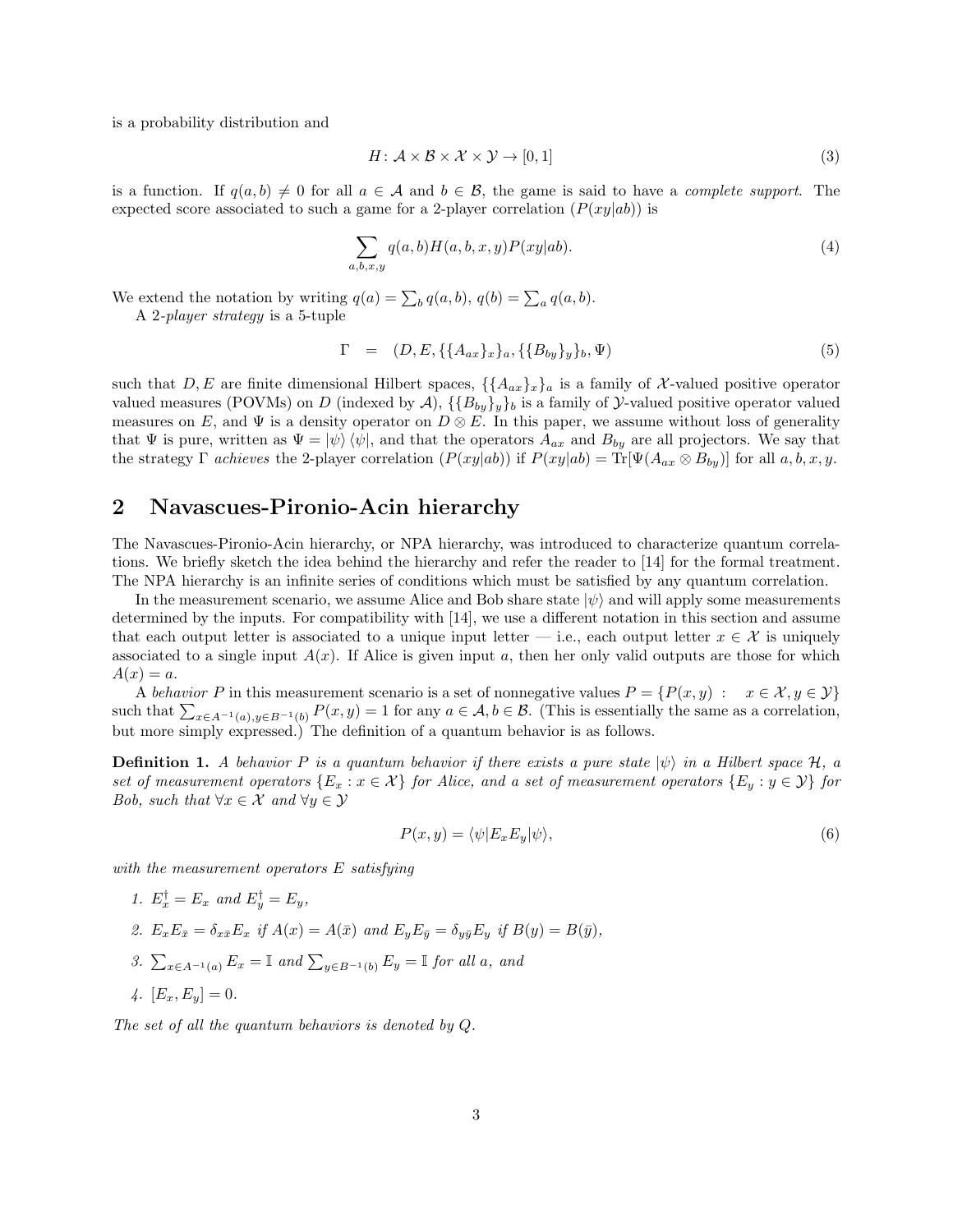The first three properties ensure that the operators  $E_x$  and  $E_y$  are projectors and define proper measurements. The fourth property ensures that the measurements by Alice and Bob do not interfere with one another. This definition is similar to the definition of a quantum correlation, but is based on commutativity rather than bipartiteness. Under these definitions, every quantum correlation yields a quantum behavior (i.e., by setting  $E_x = A_{ax} \otimes \mathbb{I}$ ,  $E_y = \mathbb{I} \otimes B_{by}$ ) but not necessarily vice versa [20].

The idea of the hierarchy is that if we let  $\mathcal O$  be any finite set of operators that can be expressed as finite products of elements of the set  $\{E_x\}_x \cup \{E_y\}_y$  (for example,  $E_x$  or  $E_xE_yE_{y'}$ ), then the matrix  $\Gamma$  given by

$$
\Gamma_{ij} = \langle \psi | O_i^{\dagger} O_j | \psi \rangle \tag{7}
$$

where  $O_i, O_j$  vary over the elements of  $O$ , must be positive semidefinite. Additionally, there are some independent equalities (which depend on the setting) which must be satisfied by the entries of  $\Gamma$ .

We define a sequence of such matrices (certificates) as follows. Since some of the  $O_i$ 's can be expressed in multiple ways as products of operators from  $\{E_x\}_x \cup \{E_y\}_y$ , we define the *length* of the operator to be the minimum number of projectors needed to generate it. For any  $k \geq 1$ , the kth certificate matrix  $\Gamma^{(k)}$ is the matrix associated to the set  $\mathcal O$  of all operators of length at most k. The fact that  $\Gamma^{(k)}$  must be positive semidefinite constrains the possible entries in  $\Gamma^{(k)}$ , and in particular constrains the values  $P(x, y) =$  $\langle \psi | E_x E_y | \psi \rangle$  which can occur in a quantum behavior. Thus we obtain a hierarchy of constraints on the set of all quantum behaviors.

Measuring the amount of local randomness after a nonlocal game is not as simple as constraining quantum behaviors (Definition 1) since in particular, measurements that Bob uses to guess Alice's output may not commute with the the measurements he used to play the game. Fortunately, the NPA hierarchy can also be adapted to scenarios which involve sequential measurements [6, 16]. In the next section, we apply an adaptation of the NPA hierarchy to study local randomness for the CHSH game.

#### 3 Local randomness from the NPA hierarchy

The goal of this section is to derive an upper bound on Bob's probability of guessing Alice's after playing the CHSH game with her. First, Alice gets input  $a \in \mathcal{A}$  and outputs  $x \in \mathcal{X}$ . Bob gets input  $b \in \mathcal{B}$  and outputs  $y \in \mathcal{Y}$ . Then, Bob gets Alice's input a and outputs  $x' \in \mathcal{X}$ .

As usual, we assume that Alice and Bob share some pure state  $|\psi\rangle$ . Alice's projective measurement for input a and output x is  $A_{ax}$ . Similarly, the projective measurement operator for input b and output y is  $B_{bu}$ .

The winning probability of the CHSH game is

$$
P_1 = 1/4(Pr(00|00) + Pr(11|00) + Pr(00|01) + Pr(11|01) + Pr(00|10) + Pr(11|10) + Pr(01|11) + Pr(10|11)),
$$
(8)

where  $Pr(xy|ab) = \langle \psi | A_{ax}B_{by} | \psi \rangle$ . Since for any input a and b,  $A_{a1} = \mathbb{I} - A_{a0}$  and  $B_{b1} = \mathbb{I} - B_{b0}$ , we can express  $P_1$  in terms of the projectors as

$$
P_1 = \langle \psi | \left( \frac{3}{4} - \frac{1}{2} A_{00} - \frac{1}{2} B_{00} + \frac{1}{2} A_{00} B_{00} + \frac{1}{2} A_{00} B_{10} + \frac{1}{2} A_{10} B_{00} - \frac{1}{2} A_{10} B_{10} \right) |\psi\rangle.
$$
 (9)

When Bob wants to guess Alice's output x given a and b, the probability that he can guess correctly is

$$
P_2 = 1/4 \sum_{b,y} \left( \Pr(0y0|0b) + \Pr(1y1|0b) + \Pr(0y0|1b) + \Pr(1y1|1b) \right) \tag{10}
$$

where  
\n
$$
Pr(xyx'|ab) = \langle \psi | A_{ax}^{\dagger} B_{by}^{\dagger} B_{abx'}^{\dagger} B_{bxy}^{\prime} A_{ax} | \psi \rangle
$$
\n
$$
= \langle \psi | A_{ax}^{\dagger} B_{by}^{\dagger} B_{abx'}^{\prime} B_{by} | \psi \rangle.
$$
\n(11)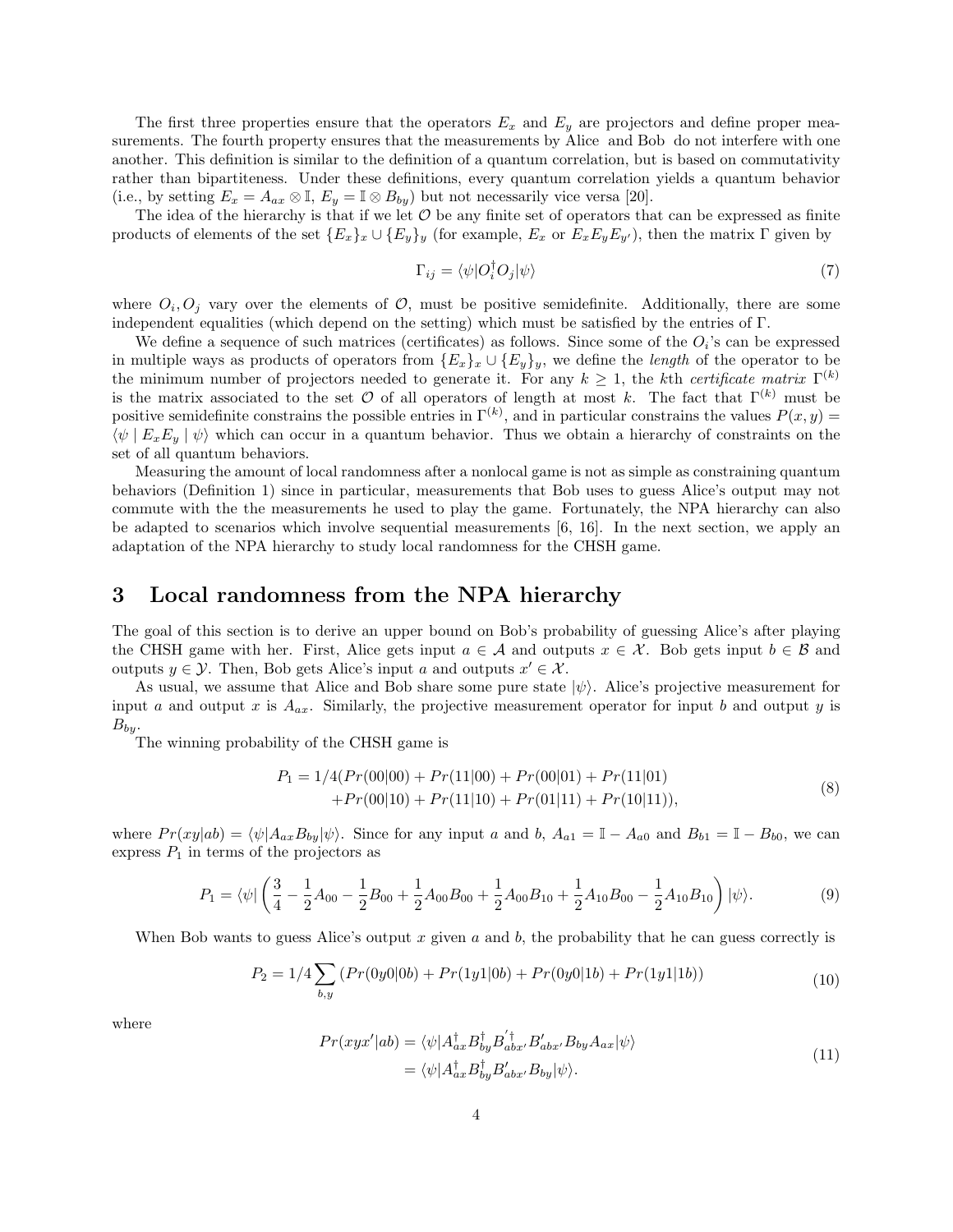The measurement  $\{\{B'_{abx'}\}_x\}_{ab}$  is a set of measurements indexed by  $(a, b) \in A \times B$ ,<sup>2</sup> The two measurements  $\{ {B_{by}}\}_y\}_b$  and  $\{\{\overrightarrow{B_{abx'}\}_x}\}_{ab}$  commute with  $\{ {A_{ax}}\}_x\}_a$ .

The probability  $P_2$  can be expressed in terms of the projectors as

$$
P_2 = \frac{1}{4} \langle \psi | S | \psi \rangle \tag{12}
$$

where

$$
\frac{1}{4}S = I - \frac{1}{2}(A_{00} + A_{10}) - \frac{1}{4}(B'_{000} + B'_{010} + B'_{100} + B'_{110}) \n+ \frac{1}{2}(A_{00}B'_{000} + A_{00}B'_{010} + A_{10}B'_{100} + A_{10}B'_{110}) \n+ \frac{1}{4}(B_{00}B'_{000} + B'_{000}B_{00} + B_{10}B'_{010} + B'_{010}B_{10} + B_{00}B'_{100} + B'_{100}B_{00} + B_{10}B'_{110} + B'_{110}B_{10}) \n- \frac{1}{2}(A_{00}B_{00}B'_{000} + A_{00}B'_{000}B_{00} + B_{00}B'_{000}B_{00}) - \frac{1}{2}(A_{00}B_{10}B'_{010} + A_{00}B'_{010}B_{10} + B_{10}B'_{010}B_{10}) \n- \frac{1}{2}(A_{10}B_{00}B'_{100} + A_{10}B'_{100}B_{00} + B_{00}B'_{100}B_{00}) - \frac{1}{2}(A_{10}B_{10}B'_{110} + A_{10}B'_{110}B_{10} + B_{10}B'_{110}B_{10}) \n+ A_{00}B_{00}B'_{000}B_{00} + A_{00}B_{10}B'_{010}B_{10} + A_{10}B_{00}B'_{100}B_{00} + A_{10}B_{10}B'_{110}B_{10}.
$$
\n(13)

Here we use the relation  $B'_{ab1} = \mathbb{I} - B'_{ab0}$  as well.

To derive the semidefinite programming instance, the constraints include the expression of  $P_1$  and the commutation relations. We use the third-order certificate to maximize  $P_2$  for a given  $P_1$  and get the following plot.



Figure 1: Plot of the upper bound of  $P_2$  against  $P_1 \in (0.75, 0.85)$ .

The data points from left to right are 1.0115, 0.995645, 0.977018, 0.95783, 0.938371, 0.918742, 0.898992, 0.879149 and 0.859229. The plot above is an upper bound on Bob's guessing probability. In order to determine how close it is to the actual guessing probability, we will next find a lower bound of the guessing probability.

<sup>2</sup>Note that it not necessary to make Bob's second measurement depend on the outcome of his first measurement, since that outcome  $\left(y\right)$  is recoverable from the postmeasurement state of his first measurement.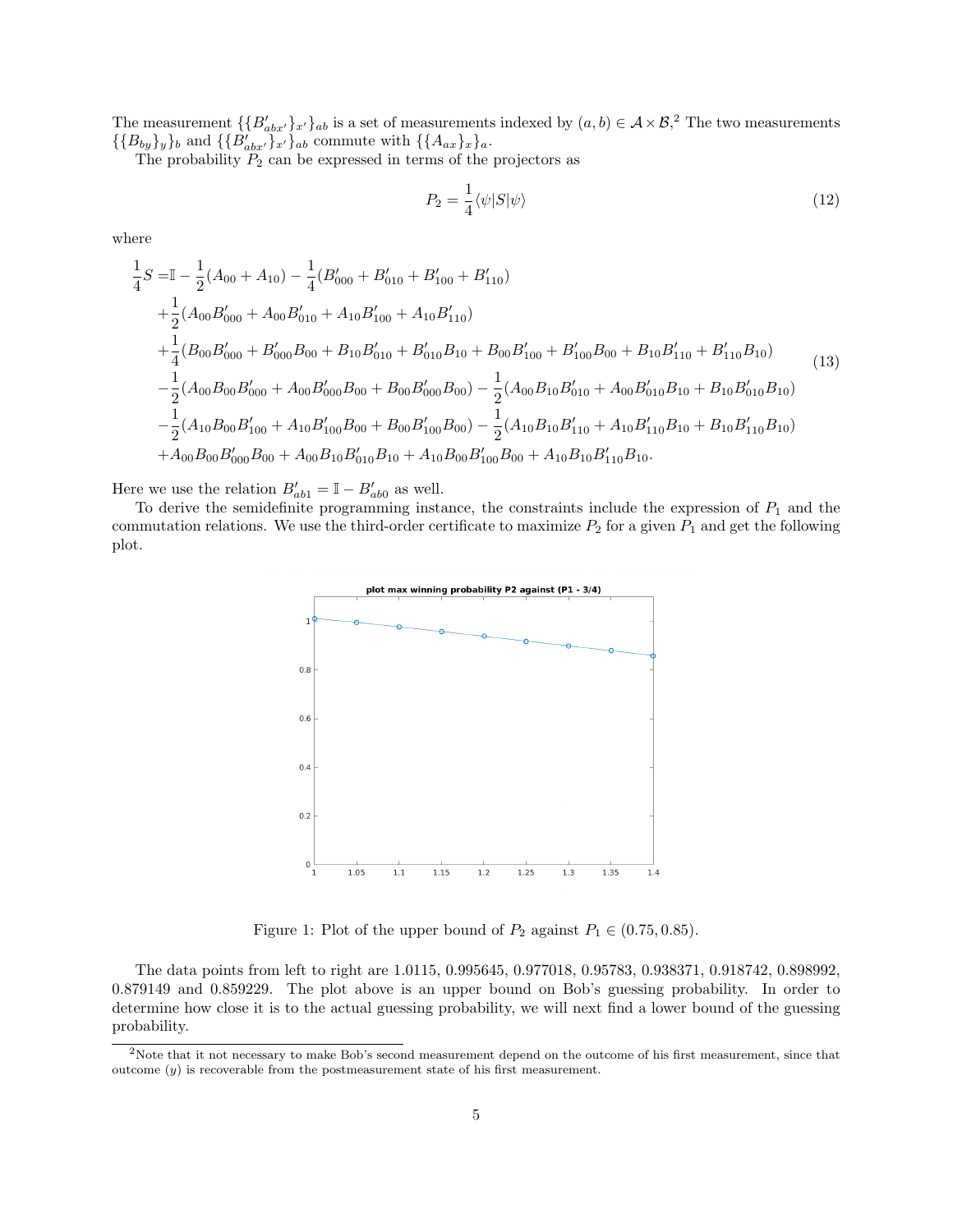First note that the optimal strategy for CHSH involves Alice and Bob sharing a Bell state  $|\Phi^+\rangle$  =  $\frac{1}{\sqrt{2}}(|00\rangle + |11\rangle)$ , and Alice performing the X or Z measurement when her input is 0 or 1, respectively, and Bob performing the  $(X + Z)/\sqrt{2}$  or  $(X - Z)/\sqrt{2}$  measurement when his input is 0 or 1, respectively. This strategy achieves a score of  $\frac{1}{2} + \frac{\sqrt{2}}{4}$  at CHSH, and moreover Bob can guess Alice's output given her input with probability  $\frac{1}{2} + \frac{\sqrt{2}}{4}$ , by simply guessing  $x \oplus (a \wedge b)$ .

Consider the scenario where Alice and Bob share a random coin R. With probability r or  $1 - r$ , the coin R has value 0 or 1, respectively. If  $R = 0$ , then Alice and Bob always output 0, and if  $R = 1$ , then Alice and Bob play the optimal CHSH strategy. In the former case, Bob can perfectly guess Alice's output, while in the latter case, he can guess her output with probability  $\frac{1}{2} + \frac{\sqrt{2}}{4}$ .

Therefore, the expressions of  $P_1$  and  $P_2$  in terms of r for this strategy are

$$
P_1(r) = \frac{3}{4}r + \frac{2+\sqrt{2}}{4}(1-r)
$$
\n(14)

and

$$
P_2(r) = 1 \cdot r + \frac{2 + \sqrt{2}}{4} (1 - r). \tag{15}
$$

Then the expression of  $P_2$  in terms of  $P_1$  is

$$
P_2 = 1 + \frac{3\sqrt{2}}{4} - \sqrt{2}P_1.
$$
\n(16)

Combining the lower and upper bound, we get the plot in Figure 2.



Figure 2: Plot of the lower and upper bounds of  $P_2$  against  $P_1 \in (0.75, 0.85)$ .

The optimal (blind) rate curve for CHSH must lie in between the red and blue curves in Figure 2.

#### Local randomness from rigidity 4

For games with larger alphabets than the CHSH game, using the above adaptation of the NPA hierarchy is more difficult because of the size of the certificates. In the current section we explore how techniques from quantum rigidity can be used to prove blind rate curves. The approach in the current section requires less computation than the NPA hierachy approach, and although the rate curve we achieve lacks the near-optimal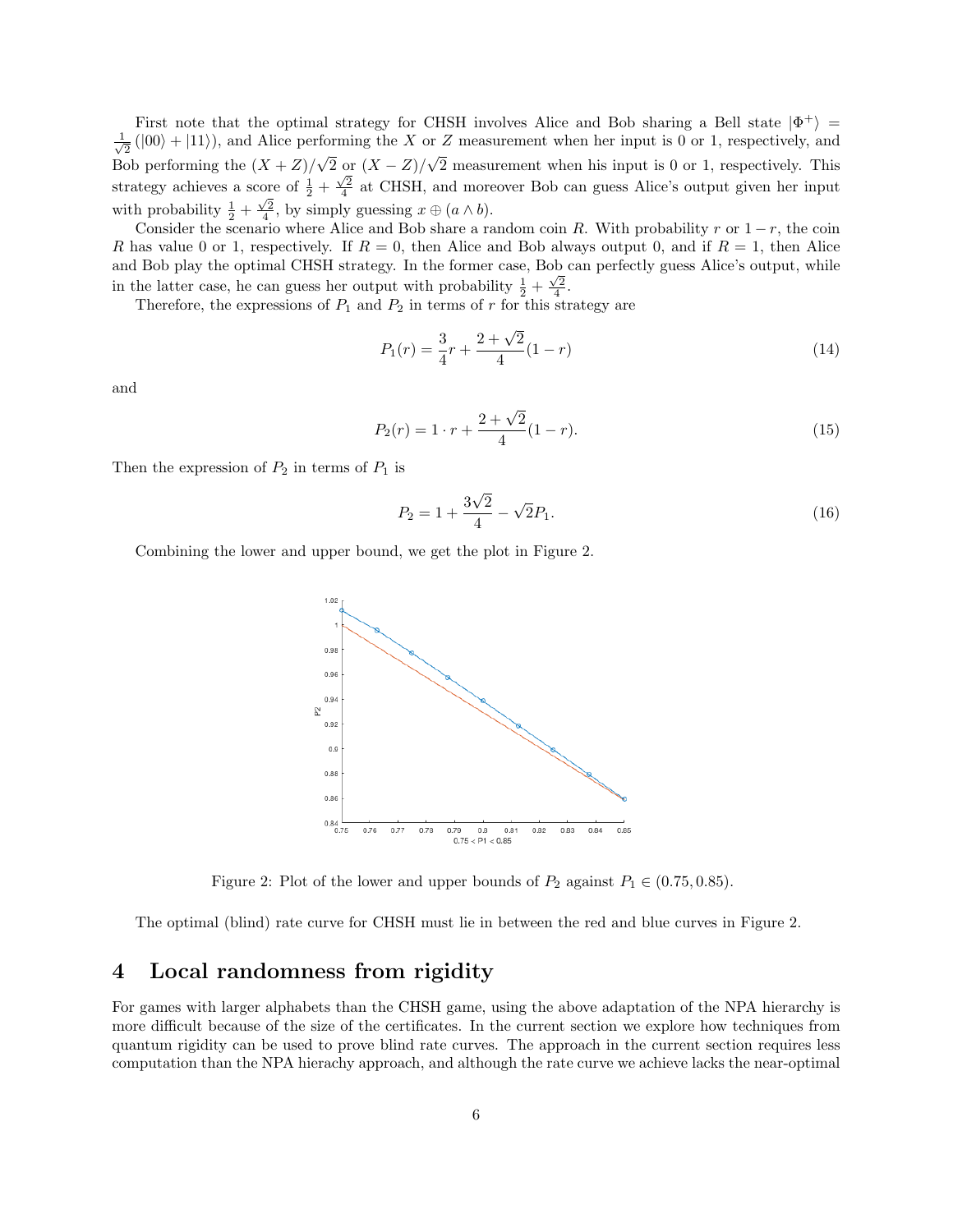properties of our rate curve for CHSH (Figure 1), it is still optimal as the score threshold approaches the optimal quantum score.

We study the Magic Square game, which, like CHSH, is a game with two players, Alice and Bob. The input alphabets for Alice and Bob are  $\mathcal{A} = \mathcal{B} = \{0, 1, 2\}$ , and the output alphabets are the sets of bit strings  $\mathcal{X} = \{000, 011, 101, 110\}$  for Alice and  $\mathcal{Y} = \{100, 010, 001, 111\}$  for Bob. The game is won if the inputs  $a, b$ and outputs x, y satisfy  $x_b = y_a$ , meaning that the b-th bit of x equals the a-th bit of y.

A strategy for the Magic Square game consists of a pure state  $|\psi\rangle \in \mathcal{H}_A \otimes \mathcal{H}_B$ , and projective measurement families  $\{\{A_{ax}\}_x\}_a$  on  $\mathcal{H}_A$  and  $\{B_{by}\}_y\}_b$  on  $\mathcal{H}_B$ . Note that we can let

$$
F_{ab}^z = \sum_{x_b = z} A_{ax} \tag{17}
$$

$$
G_{ab}^z = \sum_{y_a=z}^{x_b=z} B_{by} \tag{18}
$$

$$
F_{ab} = F_{ab}^0 - F_{ab}^1 \tag{19}
$$

$$
G_{ab} = G_{ab}^0 - G_{ab}^1,\tag{20}
$$

and then the measurements will satisfy  $\prod_b F_{ab} = I$ ,  $\prod_a G_{ab} = -I$ ,  $[F_{ab}, F_{ab'}] = 0$ ,  $[G_{ab}, G_{a'b}] = 0$ . The Magic Square game. measurement operators  $A_{ax}$  and  $B_{by}$  can be recovered from  $\{F_{ab}\}, \{G_{ab}\},$  and thus to specify a strategy it suffices to specify  $|\psi\rangle$ ,  $\{F_{ab}\}$ ,  $\{G_{ab}\}$ . We refer to the triple  $(|\psi\rangle, \{F_{ab}\}, \{G_{ab}\})$  as a reflection strategy for the

measures with  $G_{a'b'}$ , with  $a \neq a', b \neq b'$ , then the outcome of Alice's measurement is nearly undetectable to The next proposition asserts that in a high-performing strategy, if Alice measures with  $F_{ab}$  and Bob Bob. The proof builds on the recent rigidity proof for the Magic Square game [25].

**Proposition 2.** Let  $a, a', b, b' \in \{0, 1, 2\}$ ,  $z \in \{0, 1\}$  be such that  $a \neq a', b \neq b'$ . Let  $(|\psi\rangle, \{F_{ab}\}, \{G_{ab}\})$ be a reflection strategy for the Magic Square game which achieves an expected score of  $1 - \delta$ . Then, the post-measurement states

$$
\operatorname{Tr}_{A}\left[ (F^{0}_{ab}\otimes G^{z}_{a'b'})|\psi\rangle\langle\psi|(F^{0}_{ab}\otimes G^{z}_{a'b'})\right]
$$
\n(21)

and

$$
\operatorname{Tr}_{A}\left[ \left( F_{ab}^{1} \otimes G_{a'b'}^{z} \right) \middle| \psi \right\rangle\!\!\left\langle \psi \middle| \left( F_{ab}^{1} \otimes G_{a'b'}^{z} \right) \right] \tag{22}
$$

are separated by trace distance at most  $O(\sqrt{\delta}).$ 

*Proof.* By symmetry, it suffices to address the single case where  $a = b = 0, a' = b' = 1, z = 0$ , so we will assume those values from now on. From Appendix C in [25], we have the following inequalities:

$$
||F_{00} \otimes G_{00} |\psi\rangle - |\psi\rangle|| \leq O(\sqrt{\delta}) \tag{23}
$$

$$
||F_{11} \otimes G_{11} ||\psi\rangle - ||\psi\rangle|| \leq O(\sqrt{\delta}) \tag{24}
$$

$$
||F_{00} \otimes G_{11} |\psi\rangle + F_{11} \otimes G_{00} |\psi\rangle|| \leq O(\sqrt{\delta})
$$
\n(25)

Let  $|\psi\rangle = \sum_{ij} \psi_{ij} |ij\rangle$  and let  $R: \mathcal{H}_A \to \mathcal{H}_B$  be defined by  $R = \sum_{ij} \psi_{ij} |j\rangle \langle i|$ . Our goal then translates into the following: we wish to show that

$$
\left\|G_{11}^0 R F_{00}^0 R^* G_{11}^0 - G_{11}^0 R F_{00}^1 R^* G_{11}^0\right\|_1 \leq O(\sqrt{\delta}),\tag{26}
$$

or equivalently,

$$
\left\| \left( \frac{G_{11} + I}{2} \right) R F_{00} R^* \left( \frac{G_{11} + I}{2} \right) \right\|_1 \le O(\sqrt{\delta}), \tag{27}
$$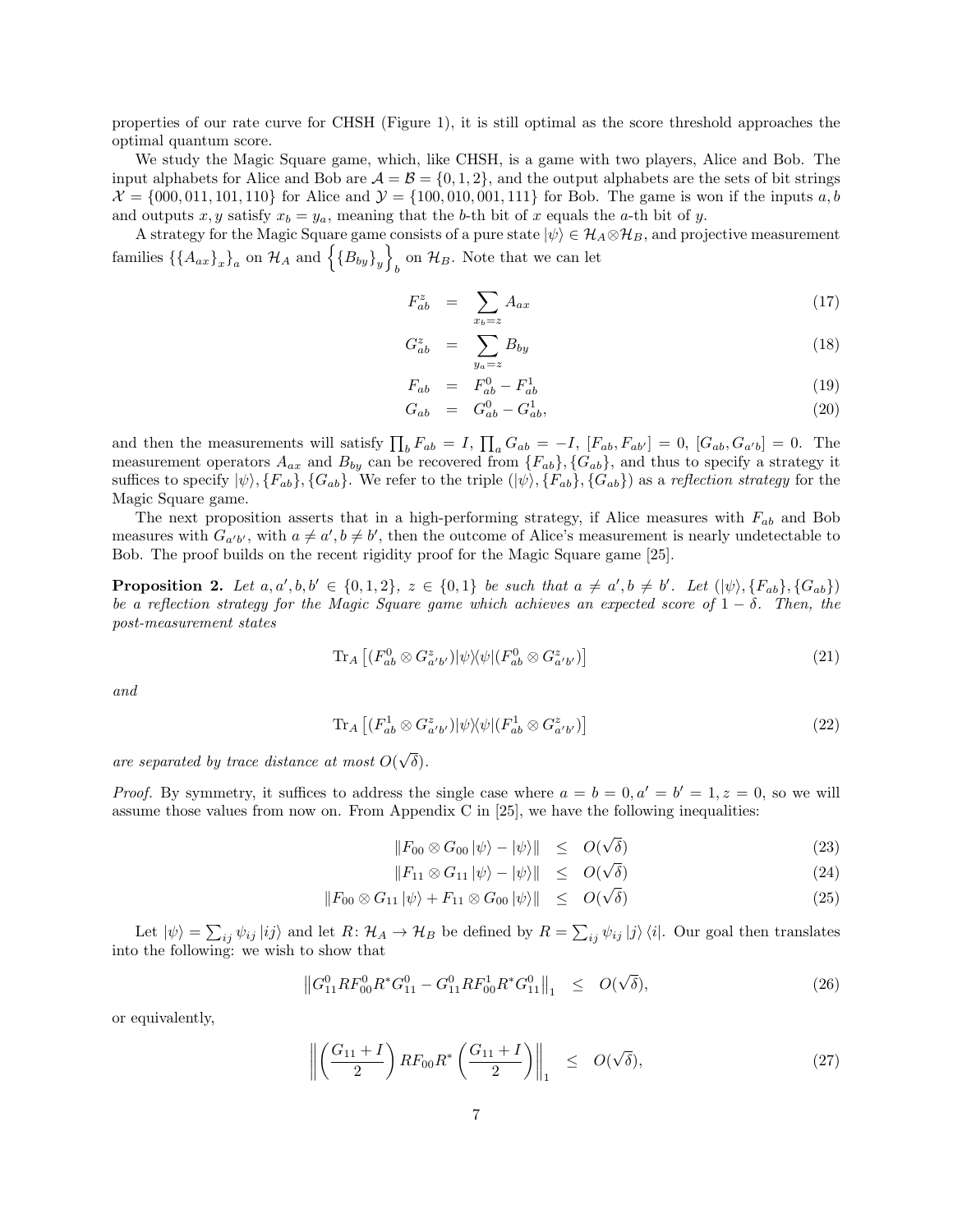Observe the following inequalities, where we use inequalities  $(23)$ – $(25)$  and the Cauchy-Schwarz inequality  $\|BC\|_1 \leq \|B\|_2 \|C\|_2$ , combined with the fact that  $\|R\|_2 = 1$ . Let the expression  $S = O(\sqrt{\epsilon})$  *T* denote  $||S - T||_1 \leq O(\sqrt{\epsilon}).$ 

$$
\begin{aligned}\n\left(\frac{G_{11}+I}{2}\right) R F_{00} R^* \left(\frac{G_{11}+I}{2}\right) &= \frac{1}{4} \left(G_{11} R F_{00} R^* G_{11} + G_{11} R F_{00} R^* + R F_{00} R^* G_{11} + R F_{00} R^*\right) \\
&= {}_{{O}\sqrt{\epsilon}} \quad \frac{1}{4} \left(G_{11} R F_{00} R^* G_{11} - G_{00} R F_{11} R^* - R F_{11} R^* G_{00} + R F_{00} R^*\right) \\
&= {}_{{O}\sqrt{\epsilon}} \quad \frac{1}{4} \left(G_{11} R F_{00} R^* G_{11} - G_{00} R R^* G_{11} - G_{11} R R^* G_{00} + R F_{00} R^*\right) \\
&= {}_{{O}\sqrt{\epsilon}} \quad \frac{1}{4} \left(G_{11} R F_{00} R^* G_{11} - R F_{00} R^* G_{11} - G_{11} R F_{00} R^* + R F_{00} R^*\right) \\
&= {}_{{O}\sqrt{\epsilon}} \quad \left(\frac{I - G_{11}}{2}\right) R F_{00} R^* \left(\frac{I - G_{11}}{2}\right).\n\end{aligned}
$$

Since the operator in the first term in this chain of approximations has orthogonal support from the operator in the last chain, we therefore have

$$
\left\| \left( \frac{G_{11} + I}{2} \right) R F_{00} R^* \left( \frac{G_{11} + I}{2} \right) \right\|_1 \le O(\sqrt{\epsilon}), \tag{28}
$$

 $\Box$ 

as desired.

The next corollary follows easily.

**Corollary 3.** Let  $((\psi), \{\{A_{ax}\}_x\}_a, \{\{B_{by}\}_y\}_b)$  be a strategy for the Magic Square game which achieves an expected score of  $1-\delta$ . Let  $a, b, b' \in \{1, 2, 3\}$  be such that  $b \neq b'$ , and suppose that the strategy is executed on inputs a, b and outputs  $x, y$  are obtained. Then the probability that Bob can subsequently guess  $x_{b'}$  given b' is no more than  $\frac{1}{2} + O(\sqrt{\delta}).$ 

#### 5 The deletion certification protocol

We next focus on the problem of certified deletion, which we describe as follows. Alice wishes to interact with an untrusted device  $(D^a)$  and a second party (Bob) so as to prepare for herself a random bit m and a classical string  $k$ , such that after the interaction is complete the following conditions hold:

- (A) If Alice were to give k to Bob immediately, then Bob could recover the bit m.
- (B) There is a deletion procedure that Alice and Bob can carry out, involving classical communication only, such that after the protocol is over Bob will not be able to recover  $m$  even if he were given  $k$ .

Note that this procedure can be used as a form of encryption: if Alice has a predetermined secret message bit  $y \in \{0,1\}$  which she wishes to encrypt, then she can execute the same preparation procedure and then transmit the XOR bit  $y \oplus m$  to Bob. Recovering or deleting y is then equivalent to recovering or deleting m.

Variants of this problem have been studied in other settings (e.g., [21] in a computational setting, [18, 9] in a bounded storage model). Our setting is the device-independent setting, where the honest user Alice does not trust the quantum processes used in the protocol. Our protocol is based on the Magic Square game. We make the following assumptions:

- 1. Alice and Bob possess an untrusted 2-part device  $D = (D^a, D^b)$  which is compatible with the Magic Square game.
- 2. Alice has the ability to generate private (trusted) randomness.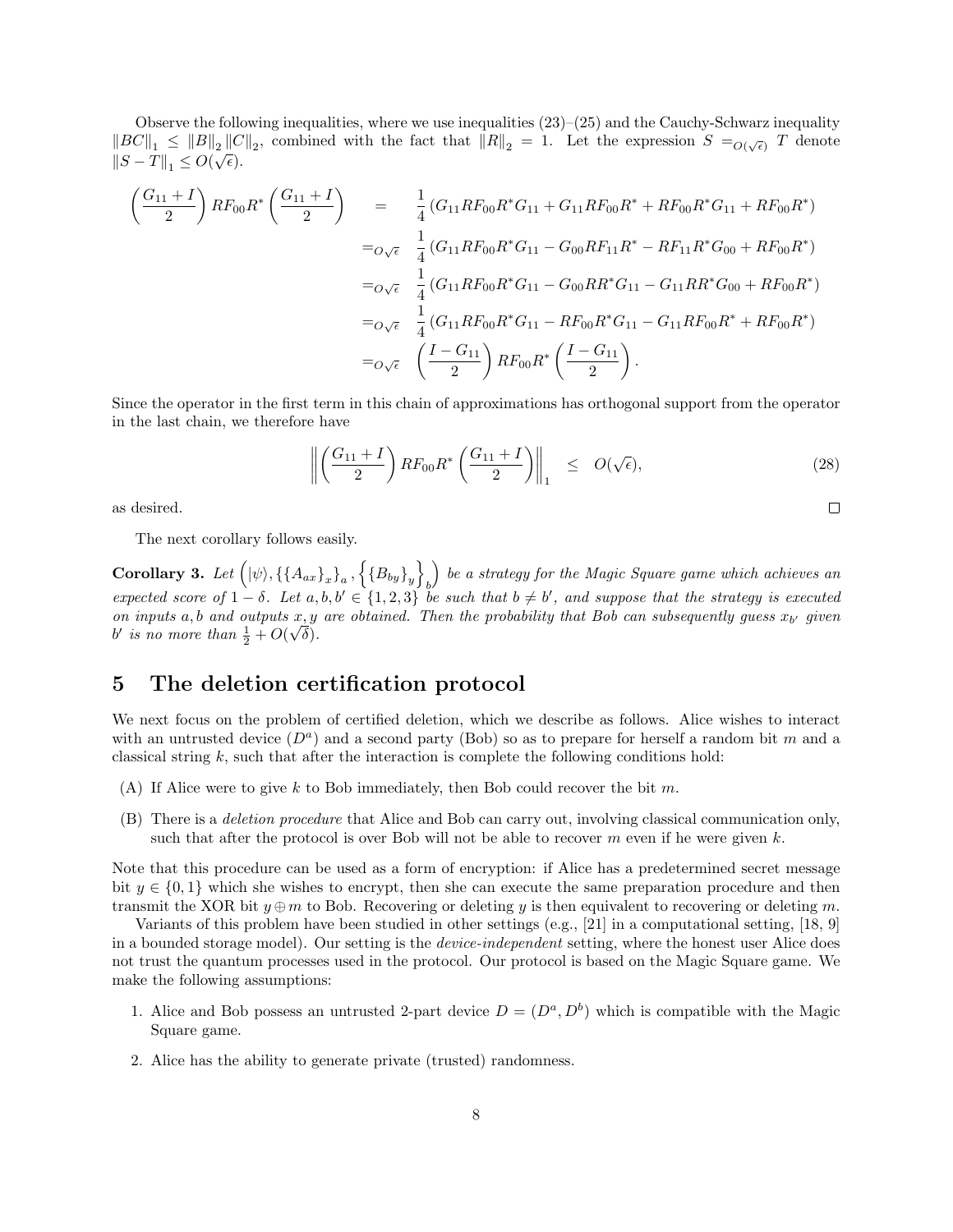- 3. Alice's device  $D^a$  does not communicate information to Bob or to  $D^b$  once the protocol is underway.
- 4. Alice and Bob have the ability to communicate classically.

No assumptions are made about Bob's behavior — in particular, he may perform arbitrary operations on any quantum information that is contained inside of the device  $D<sup>b</sup>$  that he possesses.<sup>3</sup>

It is helpful to change notation from the previous section. The protocol will contain a sequence of inputs  $a_1^a, v_1^b, \ldots, v$ ). The initial preparation protocol is given to the Magic Square game which will be denoted by  $\mathbf{v} = (v_1, v_2, \dots, v_n) = (v_1^a, v_1^b, \dots, v_n^a, v_n^b)$ . The sequence of the outputs will be  $\mathbf{h} = (h_1, h_2, \dots, h_n) = (h_1^a, h_1^b, \dots, h_n^a, h_n^b)$ Figure 3.

Participants: Alice, Bob

*Equipment:* A 2-part untrusted device  $D = (D^a, D^b)$  which is compatible with the Magic Square game. Parameters:  $N \in \mathbb{N}, \epsilon \in [0, 1/9].$ 

- 1. Alice generates uniformly random sequences  $v^a, v^b \in \{0, 1, 2\}^N$  and chooses a random round  $t \in$  $\{1, 2, \ldots, N\}$ . She chooses  $r \in \{0, 1, 2\} \setminus \{v_t^b\}$  at random.
- 2. Alice gives inputs  $v_1^a, \ldots, v_N^a$  sequentially to her device and records outputs  $h_1^a, \ldots, h_N^a$ .
- 3. Alice sets m to be equal to the rth bit of  $h_t^a$  and sets k be equal to the 4-tuple  $(\mathbf{v}^b, t, r, v_t^a)$ .

### Figure 3: The preparation protocol (PREP)

We wish to show first that it is possible for Bob to determine  $m$  if he were given k. This is straightforward: if the device  $D = (D^a, D^b)$  were such that it wins the Magic Square game with probability  $1 - \epsilon$  at each use, then the protocol in Figure 4 successfully determines m with probability  $1 - \epsilon$ .

- 4. Alice sends k to Bob.
- 5. Bob gives the inputs  $v_1^b, \ldots, v_{t-1}^b, r, v_{t+1}^b, \ldots, v_N^b$  in sequence to his device and records outputs  $h_1^b, \ldots, h_N^b$ .
- 6. Bob sets  $m'$  to be equal to the  $(v_t^a)$ th bit of  $h_t^b$ .

Figure 4: The recovery protocol (REC)

Next we wish to show that there is a protocol which makes  $m$  unrecoverable for Bob (even while it allows Bob to know the key  $k$  after the protocol is completed, and allows him to have access to all remaining quantum information in the device  $D^b$ . We use the protocol  $DEL$  in Figure 5, which is also meant to follow the protocol PREP in Figure 3. The protocol has Bob play his side of the Magic Square game and then has Alice check the resulting score. Then at the conclusion of the protocol, Alice reveals the key k to Bob (which is merely a convenience for stating the security of the protocol).

<sup>&</sup>lt;sup>3</sup>We could model Bob's behavior simply by allowing him to possess a quantum system Q and to perform arbitrary operations on it. We have chosen to allow him to have a device because it is easier to express his behavior in the case where he is honest.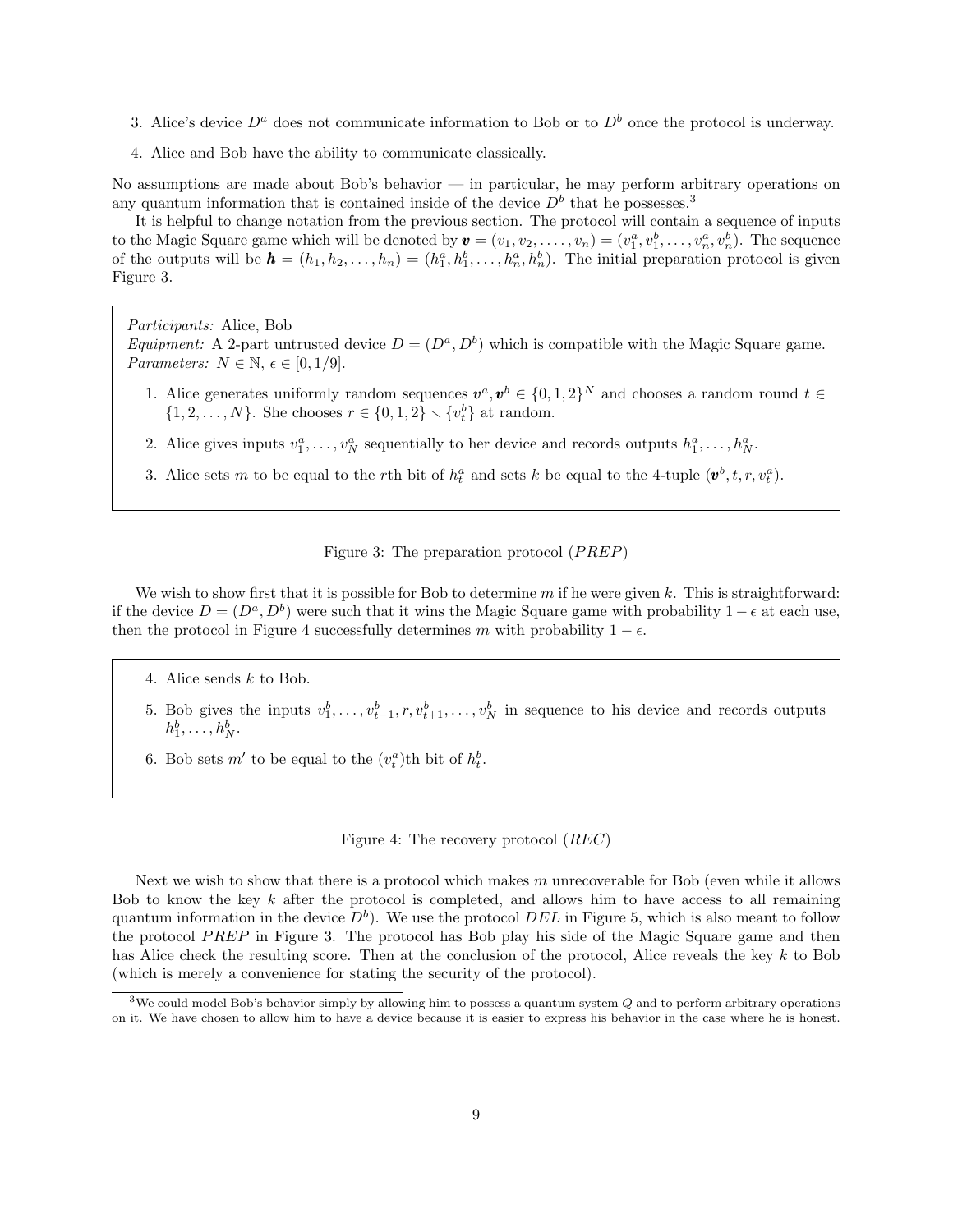- 4. For  $i = 1, 2, ..., N$ , Alice sends Bob the input  $v_i^b$  and Bob sends back an output  $h_i^b$ .
- 5. Alice computes the average score at the Magic Square game (across N rounds) achieved by the input sequences  $\mathbf{v}^a, \mathbf{v}^b$  and output sequences  $\mathbf{h}^a, \mathbf{h}^b$ . If this average is greater than or equal to 1– $\epsilon$ . she accepts Bob's responses; otherwise, she aborts the protocol.
- 6. Alice sends  $k$  to Bob.

Figure 5: The deletion protocol (DEL)

Note that at step 4 in Figure 5, the interactions must be done in sequence (i.e., Alice waits to receive  $h_i^b$ before revealing  $v_{i+1}^b$ . Bob can use his device  $D^b$  to obtain his outputs, but we do not require that.

The following theorem asserts the security of the deletion protocol DEL. Let SUCC denote the event that Alice "accepts" at step 5 in Figure 5.

**Theorem 4.** Assume that  $P(SUCC) > 0$  in protocol DEL. Then, the probability that Bob can guess m at the conclusion of the protocol, conditioned on SUCC, is upper bounded by

$$
\frac{1}{2} + O(\sqrt{\epsilon + N^{-1/4}}) + \frac{e^{-\Omega(\sqrt{N})}}{P(SUCC)}.
$$
\n
$$
(29)
$$

For the proof of Theorem 4, we will need the following lemma.

**Lemma 5.** Let  $I_i$  denote indicator variable for the event that the ith round is won. Let

$$
I'_i = E(I_i | I_{i-1}I_{i-2} \cdots I_1), \tag{30}
$$

and let  $\overline{I}' = (\sum_i I'_i)/N$ . Then for any  $\mu > 0$ ,

$$
Pr(SUCC \wedge (\overline{I}' < 1 - \epsilon - \mu)) \leq e^{-\frac{N\mu^2}{2}}.\tag{31}
$$

*Proof.* Let  $\overline{I} = (\sum_i I_i)/N$ . Let

$$
Z_i = \sum_{j=1}^i (I_j - I'_j). \tag{32}
$$

Then  $\{Z_0, Z_1, \ldots, Z_N\}$  is a martingale:

$$
E(Z_{i+1}|Z_i,\ldots,Z_1) = Z_i + E(I_{i+1}|I_i\cdots I_1) - I'_{i+1} = Z_i.
$$
\n(33)

Therefore by Azuma's inequality, the probability of the event  $\sum_i(Z_i) > \mu$  is upper bounded by  $e^{-\frac{N\mu^2}{2}}$ . The event in inequality (31) implies  $\sum_i (Z_i) > \mu$ , and the desired result follows.

Now we can prove the main theorem of this section.

*Proof of Theorem 4.* By Corollary 3, for any i and any  $c \in \{0, 1, 2\} \setminus v_i^b$ , the probability that Bob can guess the cth bit of  $h_i^a$  is upper bounded by  $\frac{1}{2} + O(\sqrt{1 - I_i'})$ . Therefore, the probability that Bob can guess m at the conclusion of the protocol DEL is no more than

$$
\left[\sum_{i=1}^{N} \left(\frac{1}{2} + O(\sqrt{1 - I'_i})\right)\right] / N,
$$
\n(34)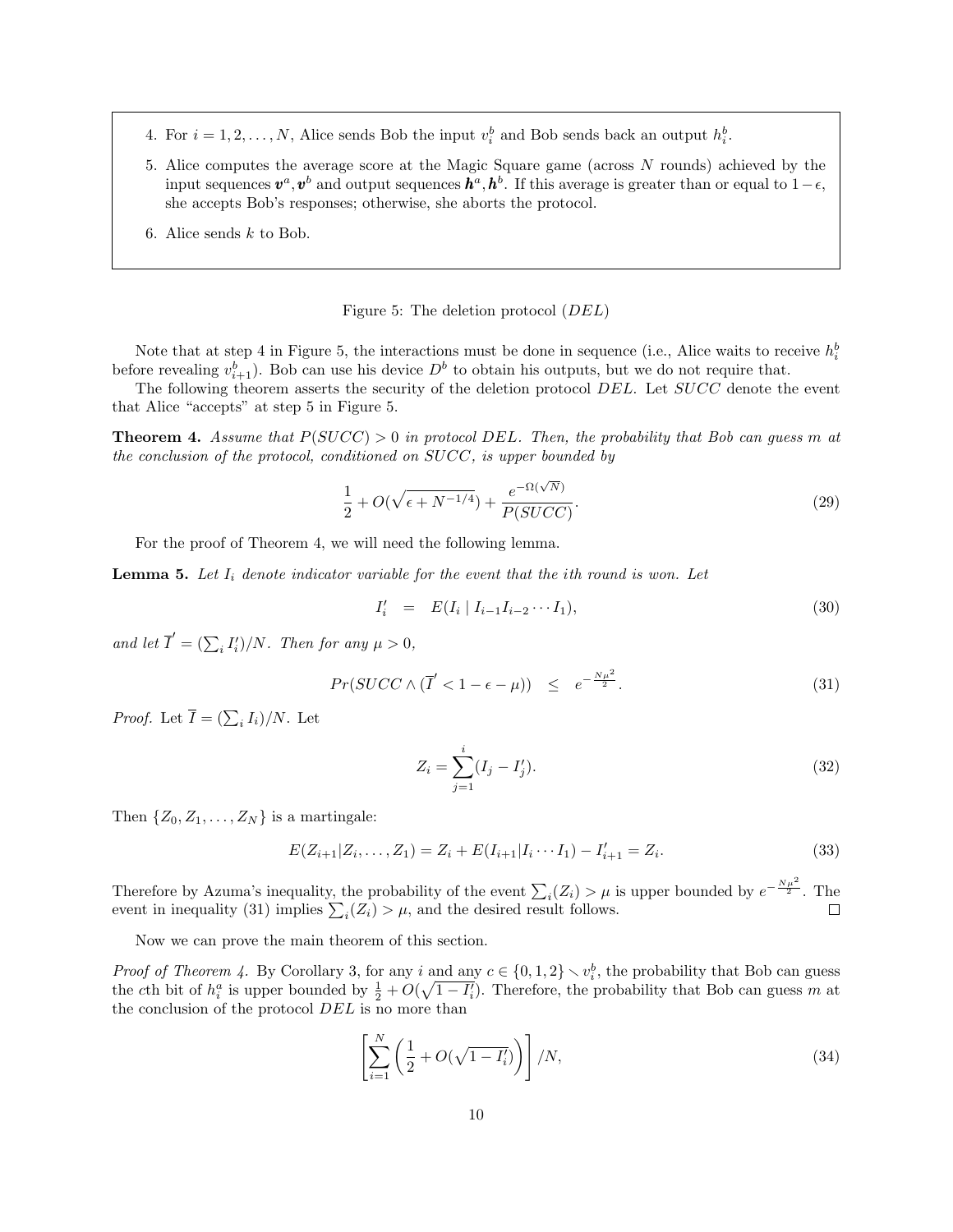which by the concavity of the square root function is upper bounded by

$$
\frac{1}{2} + O(\sqrt{1 - \overline{I}'}),\tag{35}
$$

For any  $\mu > 0$ , we have by Lemma 5,

$$
Pr[\overline{I'} \ge 1 - \epsilon - \mu \mid SUCC] \ge 1 - \frac{e^{-N\mu^2/2}}{Pr(SUCC)},
$$
\n(36)

and therefore, conditioned on  $SUCC$ , Bob's probability of guessing m is upper bounded by

$$
\frac{1}{2} + O(\sqrt{\epsilon + \mu}) + \frac{e^{-N\mu^2/2}}{Pr(SUCC)}.
$$
\n(37)

Setting  $\mu = N^{-1/4}$  yields the desired result.

Acknowledgements. This work is a contribution of the National Institute of Standards and Technology and is not subject to U.S. copyright. The authors thank Peter Bierhorst for helpful comments on the paper.

# References

- [1] Antonio Acín, Daniel Cavalcanti, Elsa Passaro, Stefano Pironio, and Paul Skrzypczyk. Necessary detection efficiencies for secure quantum key distribution and bound randomness. Phys. Rev. A, 93:012319, Jan 2016.
- [2] Emily Adlam and Adrian Kent. Device-independent relativistic quantum bit commitment. Physical Review A, 92(022315), 2015.
- [3] N Aharon, S Massar, S Pironio, and J Silman. Device-independent bit commitment based on the chsh inequality. New Journal of Physics, 18(2):025014, 2016.
- [4] Nati Aharon, Andre Chailloux, Iordanis Kerenidis, Serge Massar, and Stefano Pironio. Weak coin flipping in a device-independent setting. In Dave Bacon, Martin Roetteler, and Miguel Martin-Delgado, editors, Proceedings of the 6th Conference on Theory of Quantum Computation, Communication, and Cryptography  $(TQC)$ , number 6745 in Lecture Notes in Computer Science, pages 1–12, 2011.
- [5] Rotem Arnon-Friedman, Renato Renner, and Thomas Vidick. Simple and tight device-independent security proofs. arXiv:1607.01797, 2016.
- [6] Costantino Budroni, Tobias Moroder, Matthias Kleinmann, and Otfried Gühne. Bounding temporal quantum correlations. Physical Review Letters, 111(2):020403, 2013.
- [7] Frederic Dupuis, Omar Fawzi, and Renato Renner. Entropy accumulation. arXiv:1607.01796, 2016.
- [8] Artur K. Ekert. Quantum cryptography based on bell's theorem. Phys. Rev. Lett., 67:661–663, Aug 1991.
- [9] Jedrzej Kaniewski and Stephanie Wehner. Device-independent two-party cryptography secure against sequential attacks. New Journal of Physics, 18, May 2016.
- [10] Dominic Mayers and Andrew Yao. Quantum cryptography with imperfect apparatus. In Foundations of Computer Science, 1998. Proceedings. 39th Annual Symposium on, pages 503–509. IEEE, 1998.

 $\Box$